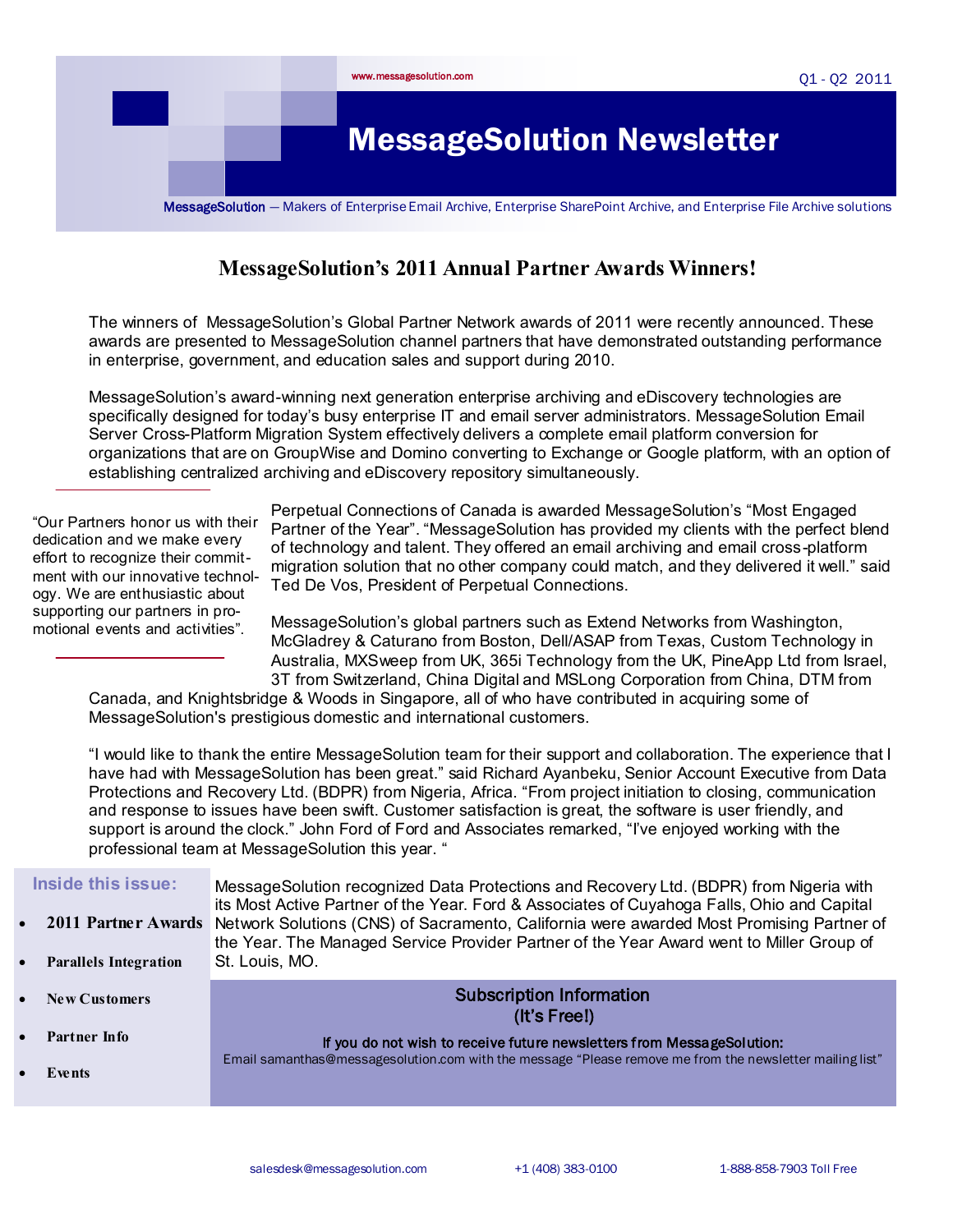# **Integration with Parallels Automation at Paralells Summit 2011**

MessageSolution unveils its integration with Parallels Automation, which allows managed Service providers (MSP) and hosting firms to deliver Software as a Service (SaaS) archiving and eDiscovery solutions to SME and enterprise customers to meet the requirements of regulatory

compliance, eDiscovery, email, server storage reduction and litigation support.

Parallels' most recent release of its provisioning and billing system that allows managed service providers (MSP) and hosting firms to quickly establish and deliver a SaaS multi-tenant archiving and eDiscovery service hosted in MSP's own datacenters for hosted SME and enterprise clients' regulatory compliance, eDiscovery, and storage management requirements.

The integration with Parallels'

system allows MessageSolution to enable managed service providers to quickly launch a SaaS email and eDiscovery solution to help providers' clients' archiving implementation for compliance, eDiscovery, and email server storage management. Parallels Automation contains a complete provisioning system to deliver business automation management and a billing/reporting system.

As a technology provider supporting global MSP partners' software services, MessageSolution works closely with technology partners such as Parallels to develop application package services (APS) to support Parallels Automation System as well as MSP partners around the world to help partners build theirSaaS archiving systems. MessageSolution Enterprise Archiving and eDiscovery Suite is available for email servers and services including Microsoft

*"By hosting MessageSolution MSP Multi-tenant Archiving/eDiscovery Datacenter Edition in addition to the previously established hosted software services, MSP partners have the flexibility of making their own fee structure, including HistoricalData Ingestion, eDiscovery mass data retrieval services, data storage fees, and more," said Kevin McInerney, Marketing Strategist at MessageSolution. "MSP partners are able to generate 250-400% more annual revenue than implementing and re-selling a traditional SaaS archiving service hosted by a SaaS archiving vendor."*

Exchange, Novell Group-Wise, Cisco WebEX Mail, Google Mail, Zimbra, Postfix, Scalix, Kerio, Imail, Qmail, Sun Server, and more.

"Cloud computing and Software as a Service models became Increasingly popular during the economic downturn, when increasing a budget in order to purchase an in-house enterprise solution was truly cost-prohibitive," McInerney explained.

In addition to MessageSolution's on-premise and SaaS enterprise information archiving and eDiscovery solutions, MessageSolution Email Cross-Platform Migration System helps enterprises to quickly convert from Novell GroupWise servers or Lotus Notes Domino to a Microsoft in-house Exchange, online Office 365 (BPOS), or Google Apps environment, with the option to establish a centralized eDiscovery and enterprise archiving system in parallel with the completion of the email cross-platform migration process.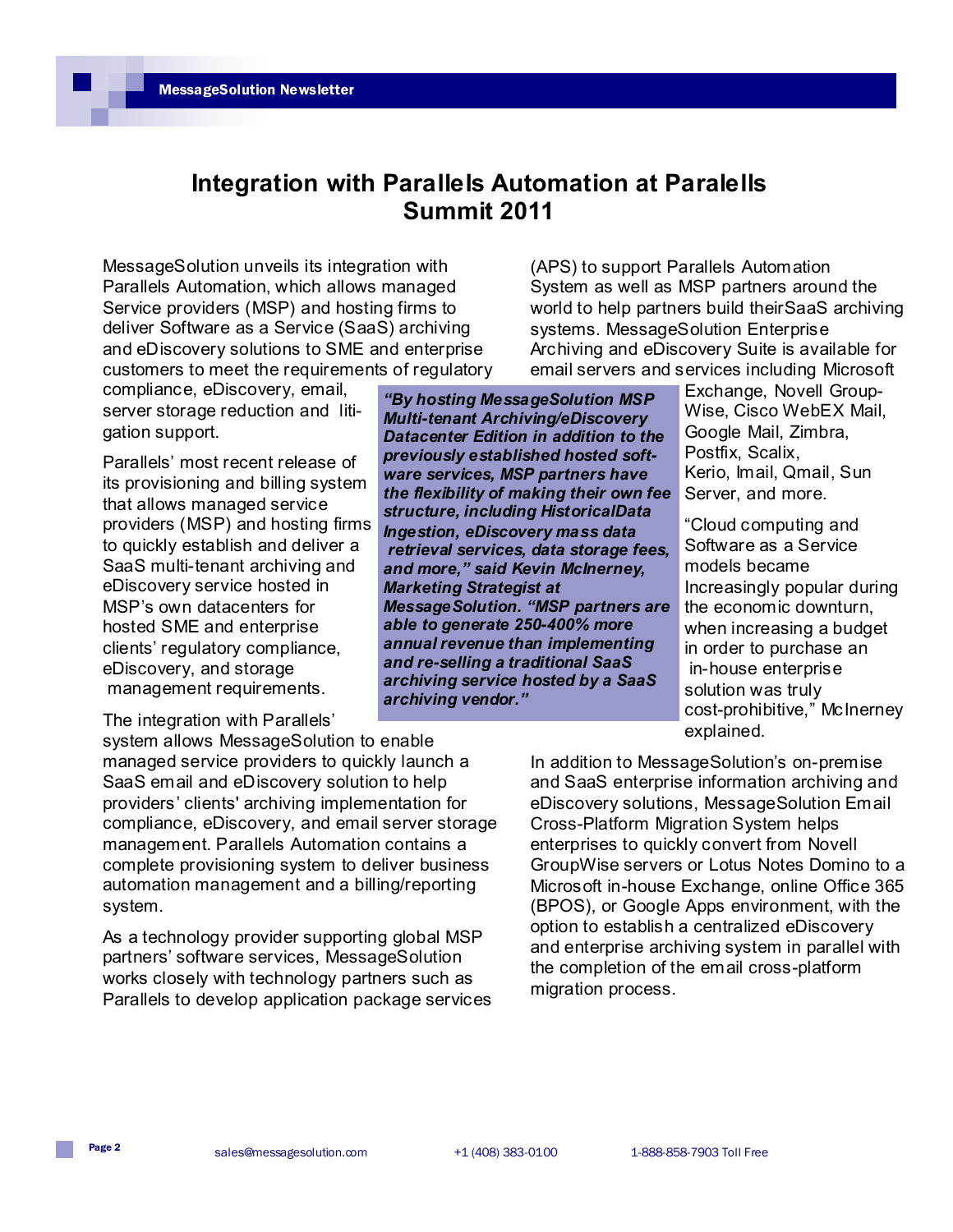# **Welcome and Thank you to a few new Customers & Partners!**

- **Codan Canada, a North American leading law firm selected MessageSolution for email cross-platform migration from GroupWise to Exchange 2010 & archiving.**
- **The University of Utah selected MessageSolution for its compliance and storage requirements.**
- **Sterling Auto, the premium brand of automobile accessory market, chose MessageSolution for cloud archiving and eDiscovery services for Exchange and Outlook integration.**
- **Pierce Community College deployed MessageSolution Enterprise Archive for its compliance and storage management needs.**
- **NTT Asia Pacific Managed Service Division has deployed MessageSolution Multi-Tenant Archiving Platform for wide range of SME clients in Asia Pacific Region.**
- **UK-based managed service provider Quostar Solutions, Network Computing Server Provider of the Year 2011 Award Finalist, deployed MessageSolution's Multi-Tenant Archiving Platform for its clients across Europe.**

#### **PARTNER SECTION**

**As a member of the MessageSolution Partners Network, your organization is eligible to receive 5-10% of the purchasing price for any organization you refer to MessageSolution that purchases MessageSolution products or services.**

**For more information on our referral program, please contact your MessageSolution Account Manager or call +1 408 383-0100.**

*Follow MessageSolution on Twitter & Facebook! If you are on Twitter or Facebook become a follower and fan of MessageSolution!*

> *http://www.facebook.com/MessageSolution http://twitter.com/GlobalArchiving*